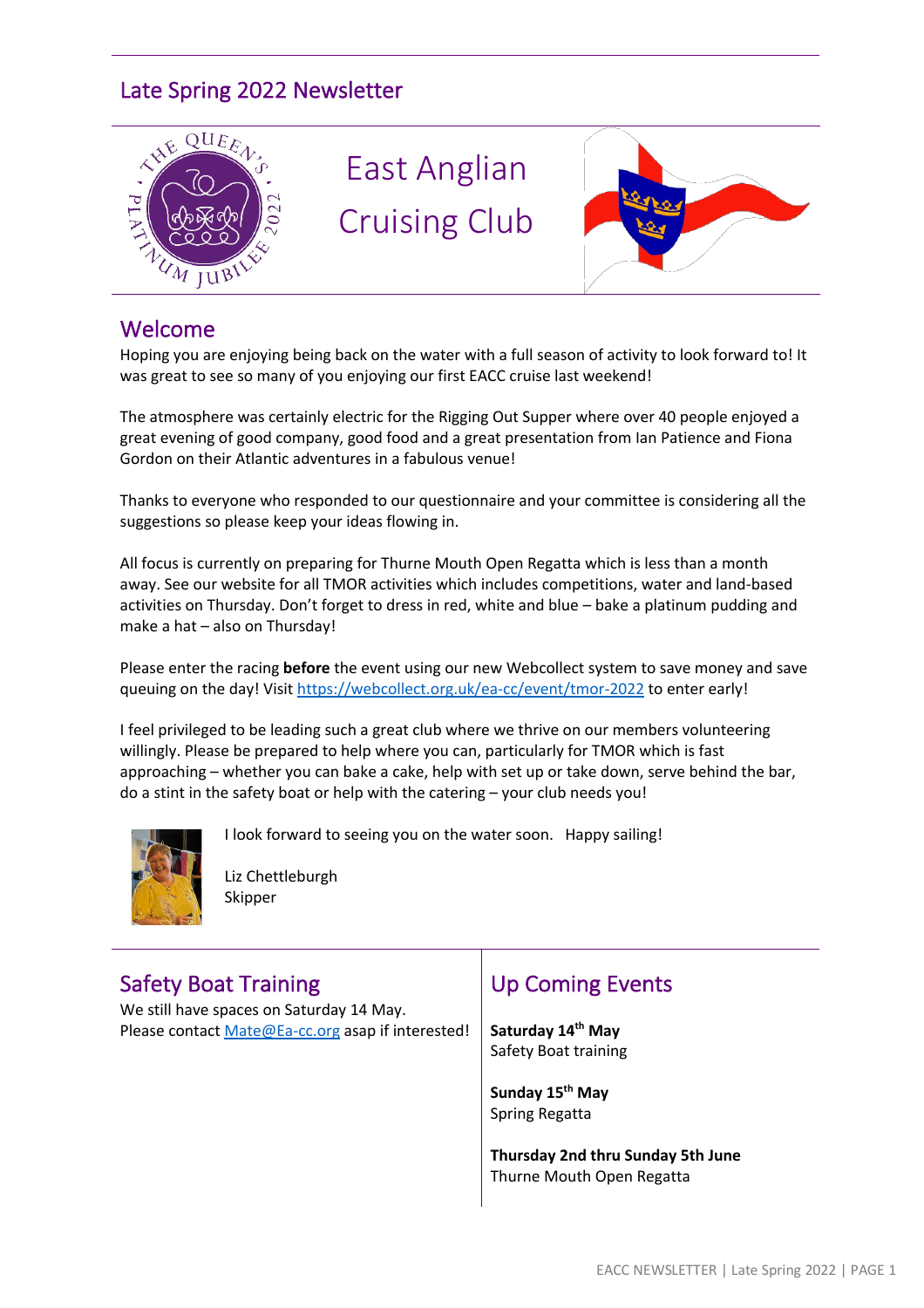#### EACC NEWSLETTER | Late Spring 2022 | PAGE 2

## EACC WhatsApp

If you are planning a day out, a weekend, a night on the river somewhere or just going to pub this summer and you want some company, please feel free to put the word out on our EACC Facebook page or our EACC WhatsApp group.

To join the EACC WhatsApp Group, please email colin@chetts.me.uk

### TMOR T-Shirts Pre-Order

A special TMOR t-shirt has been designed for 2022, to celebrate The Queens Platinum Jubilee along with the Post Pandemic TMOR return.

Orders **must** be placed by **Monday 16th May** to ensure they will be available for TMOR, so place your orders early to avoid disappointment. To place your order, simply click this link and follow the instructions to complete your purchase:

#### **Visit https://tinyurl.com/TMORT2022** to order

The secure on-line payment method for the limitededition t-shirts is by Direct Debit via GoCardless. WebCollect will direct you to the payment screen for you to enter your payment details after you checked your basket out. Your payments are protected by the Direct Debit guarantee, which offers protection to customers in the rare event that there is an error in the payment.

If you have any questions on the above, please don't hesitate to contact mate@ea-cc.org

### Urgent action re Safety Boat naming

You provided some great suggestions for the safety boat names. Your committee have shortlisted your ideas and would like you to vote again asap as the 'Red' Safety boat is currently out of the water for annual maintenance. It would be great to decide on a name by the time it goes back in the water.

Please choose  $1^{st}$ ,  $2^{nd}$  and  $3^{rd}$  choices for both boats so the most popular names win! Go to https://forms.gle/zpvyETccpzoQNHq48 to choose your names!

Thanks to our Bosun (Ian Stewart) and the Safety Boat team (Colin Chettleburgh, Mike Jones and Tom Moore) for organising the maintenance. The Aluminium Safety boat will have its annual maintenance following TMOR. Please look after these boats as if they were your own as they are important assets for EACC.